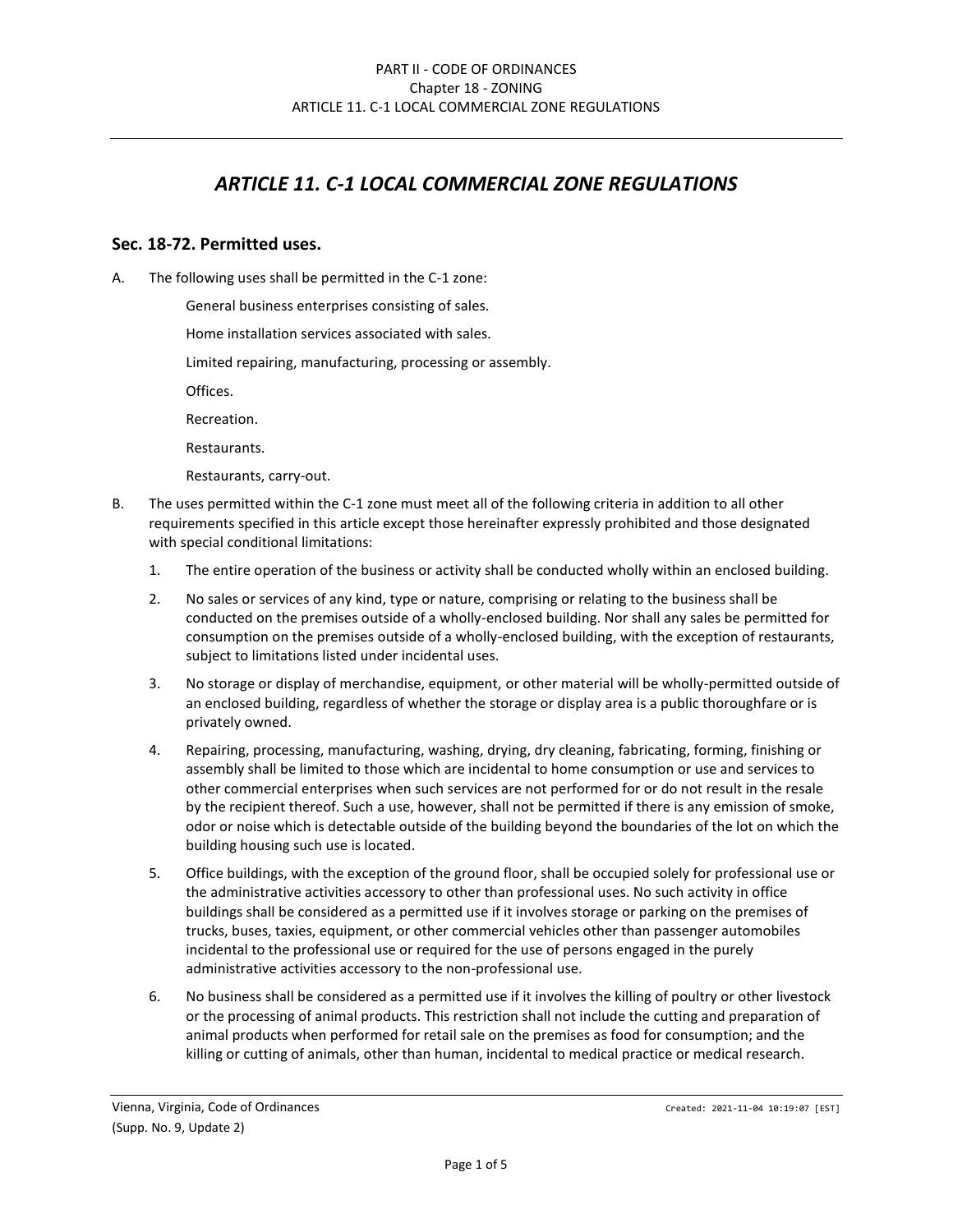- 7. Where a building contains office space as well as other commercial enterprises, the applicable criteria in this section for office buildings shall apply to that portion of the building consisting of offices and the other criteria shall apply to the other commercial enterprises.
- C. Incidental uses.
	- 1. In any restaurant, there shall be permitted as an additional incidental use thereto the operation of a bona fide, licensed catering service or a carry-out service, as herein defined, provided either or both such service is conducted wholly within the enclosed structure in which the restaurant is located.
	- 2. In any restaurant:
		- a. Meals may be served for consumption on a roof garden of such building or at sidewalk tables directly adjoining such building, subject to the provisions of article 21 of this chapter;
		- b. Restaurants which received Temporary Outdoor Commercial Activity permits by December 31, 2021 may continue to operate under the permits until June 30, 2022, subject to the following conditions;
			- i. Outdoor dining located within 50 feet of a residentially zoned property utilized for residential uses may only be occupied from 10 am to 9 pm on Sunday, 9 am to 9 pm on Monday through Thursday, 9 am to 10 pm on Friday, and 10 am to 10 pm on Saturday.
			- ii. If off-street parking spaces are being utilized for outdoor dining, no more than 8 seats per parking space used for outdoor dining shall be allowed within those spaces.
		- c. Live entertainment and patron dancing may be permitted subject to article 21 of this chapter.
- CI. Commercial group building development. Commercial group building development which shall comply fully with the provisions of section 18-173.1.
- CII. Certified massage therapists as defined in this Code.

(Code 1969, § 18-72; Ord. of 2-1971; Ord. of 4-22-1974; Ord. of 12-11-2017(2) )

# **Sec. 18-73. Special conditional limitations.**

Residential apartment use shall be permitted where:

- 1. The apartment is located in a building which is principally occupied and used for other uses permitted in section 18-72;
- 2. Such apartments are located on a floor above the street floor of said building; and
- 3. Provided the apartment and buildings in which any such apartments are located shall in addition to the requirements hereof meet all other requirements of law applicable to apartment dwellings.

(Code 1969, § 18-73; Ord. of 2-1971)

#### **Sec. 18-73.1. Conditional uses.**

The following conditional uses shall be permitted in the C-1 zone:

- A. Bed and breakfast inns.
- B. Drive-through facilities complying with the application and submittal requirements as set forth in section 18-210.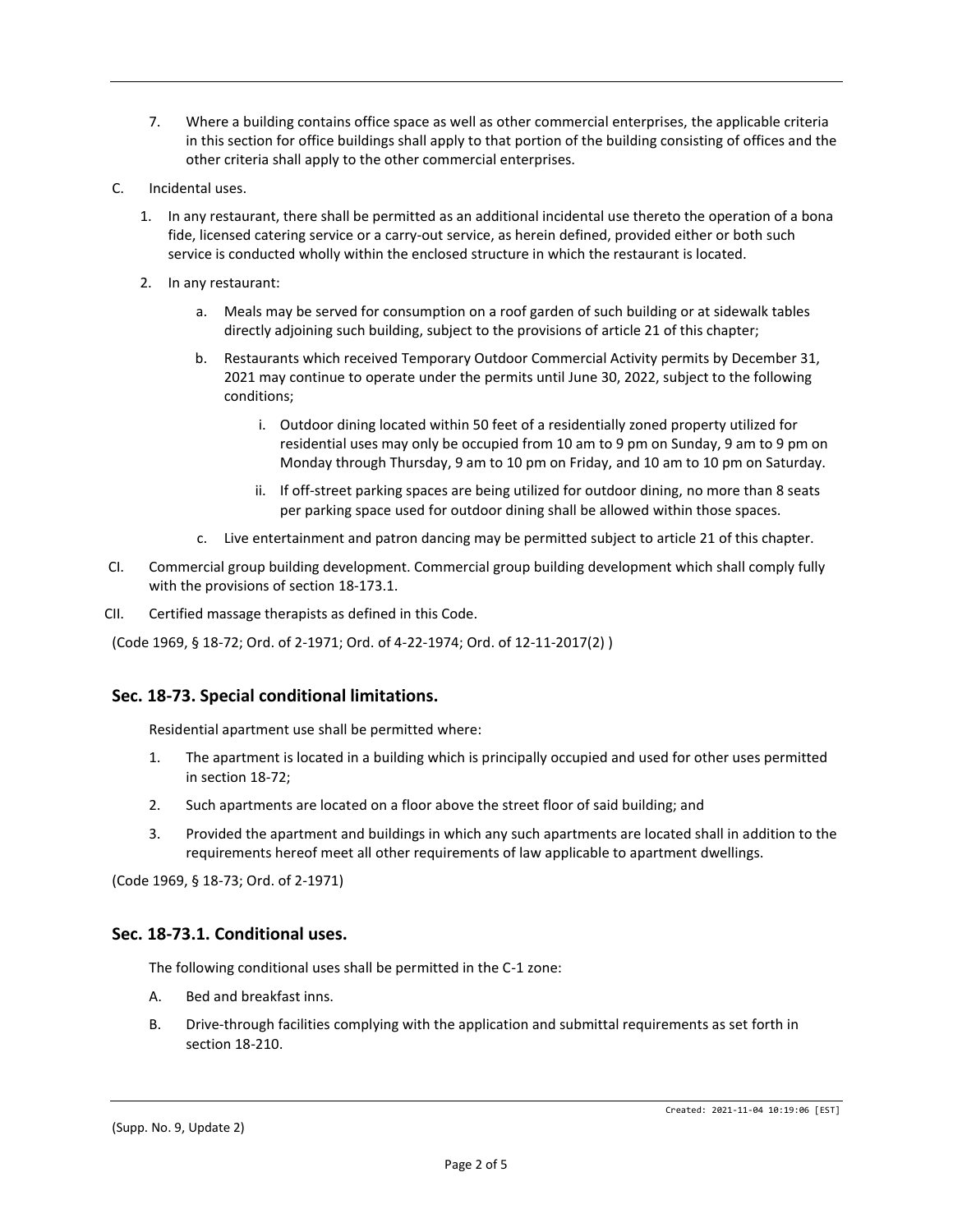(Code 1969, § 18-73.1; Ord. of 4-1-1991; Ord. of 11-8-1994; Ord. of 7-10-1995; Ord. of 2-28-2000)

# **Sec. 18-74. Use permit required.**

- A. Each separate use conducted within a building in the C-1 zone and each accessory use to any such primary use conducted in a building in this zone shall require a separate use permit before such separate primary or accessory use shall be engaged in.
- B. Restaurants offering live entertainment, including patron dancing, shall be subject to the granting of a conditional use permit.
- C. Consumption of meals on a roof garden of an enclosed building in which a restaurant is located, or at sidewalk tables directly adjoining such building, shall be subject to the granting of a conditional use permit.
- D. Motel, hotel and tourist homes.
- E. Hospitals, sanitariums, clinics and animal hospitals complying with the requirements of section 18-210(O).

(Code 1969, § 18-74; Ord. of 2-1971; Ord. of 12-6-1971; Ord. of 6-1980)

# **Sec. 18-75. Change of zone.**

Following the adoption of the ordinance from which this article is derived by the Town Council, no application by any property owner for the rezoning of land in the Town to this zoning classification shall be entertained by the Town Council unless and until such application is accompanied by:

- 1. A detailed written description of the intended use to which such land is to be put; and,
- 2. A site plan of the structure intended to be placed on such land to accomplish the intended use. Such site plan shall conform in all respects to the provisions of article 25 of this chapter.
- 3. Such other assurances that the proposed land use will be accomplished by the applicant as the Town Council may reasonably require.

(Code 1969, § 18-75)

# **Sec. 18-75.1. Area requirements.**

The following area requirements shall apply in the C-1 zone:

- A. For buildings hereafter erected and used exclusively for dwelling purposes, see section 18-149.
- B. Front yard. The front yard shall be measured from the building line to the front property line and shall be not less than 15 feet. Structures in existence at the time of the adoption of this amendment and which previously complied with then existing front yard requirements, shall not hereafter be deemed to be nonconforming solely by virtue of their noncompliance with the front yard requirements of this section.
- C. All new structures requiring a building permit undertaken subsequent to the date of adoption of the ordinance from which this section is derived and all structural renovation, expansion, addition or change to existing structures, requiring a building permit, and undertaken subsequent to the date of adoption of the ordinance from which this section is derived, whether such structure is conforming or nonconforming on the date of adoption of the ordinance from which this section is derived, where such renovation, expansion, addition or change may reasonably be expected to result in an increase of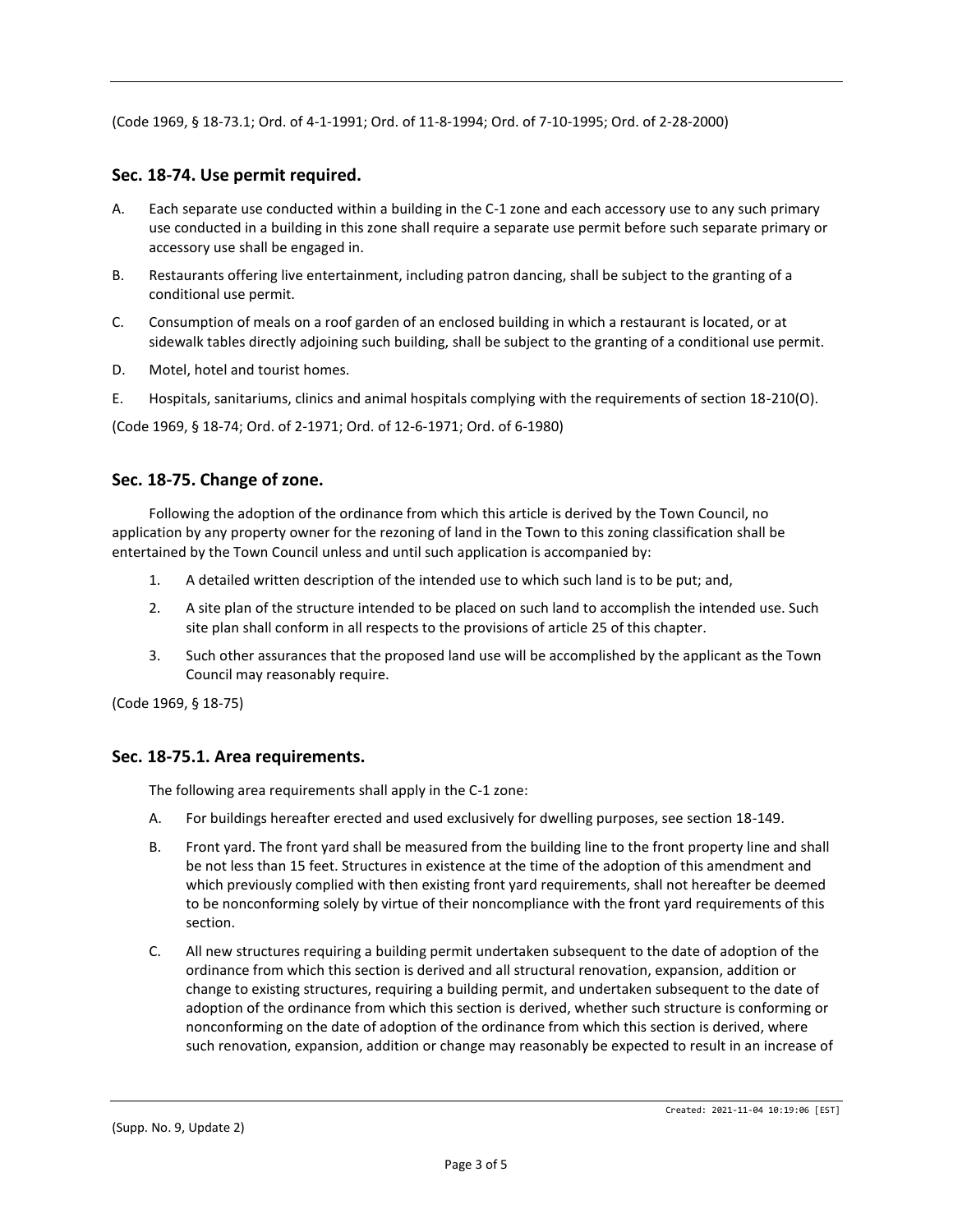50 percent or more in usable floor area of such structure shall be required to conform in every way to the front yard requirements of this section as well as other applicable provisions of this chapter.

- D. Side yard. No side yard is required, except that if the lot adjoins a lot in a residential zone along its side lot line, there shall be a side yard of at least eight feet; and further, each commercial or industrial building with any side wall containing windows or other openings which does not side on a street or alley, shall provide along such wall a side yard of not less than five feet and one foot additional for each story above the first story.
- E. Rear yard. Rear yards shall be a minimum of 25 feet in depth.
- F. These area requirements may be modified by the council in accordance with the provisions of section 18-256.
- G. At least 25 percent of the front yard shall be landscaped.
	- Landscaping shall be in accordance with a plan approved by the Town Council after receiving reports and recommendations from the planning commission and the Board of Architectural Review. Landscape maintenance shall be subject to the provision set forth in section 18-173.14.
	- 2. An approved landscape plan may be revised with the approval of the Board of Architectural Review.

(Code 1969, § 18-75.1; Ord. of 11-1-1982; Ord. of 1-3-1983; Ord. of 2-28-1994)

## **Sec. 18-75.2. Height limit.**

The maximum height of any structure in the C-1 zone erected following the adoption of the ordinance from which this section is derived shall be three stories above ground level, but shall not exceed 35 feet above ground level. (Structures in existence at the time of adoption of the ordinance from which this section is derived that exceed the above height limit will not be considered nonconforming as to the height limit provision.)

(Code 1969, § 18-75.2)

# **Sec. 18-75.3. Accessory building and private parking area requirements.**

Accessory building and private parking area requirements for dwellings erected in the C-1 commercial zone shall be as specified in article 17 of this chapter.

(Code 1969, § 18-75.3)

#### **Sec. 18-76. Off-street parking area.**

- A. Regulations for off-street parking areas are specified in article 16 of this chapter.
- B. The parking of vehicles belonging to and which are part of the business activity within a building, other than vehicles configured as private passenger cars, may be in an enclosed or partially enclosed building or in the open. Provided, however, that the partially enclosed building or open area shall be so located as to not be visible from the principal street on which the premises face and screened from and adjacent or abutting residential area by an ornamental masonry wall which shall be no less in height than the greatest height of the vehicles to be parked.

(Code 1969, § 18-76; Ord. of 3-29-1972)